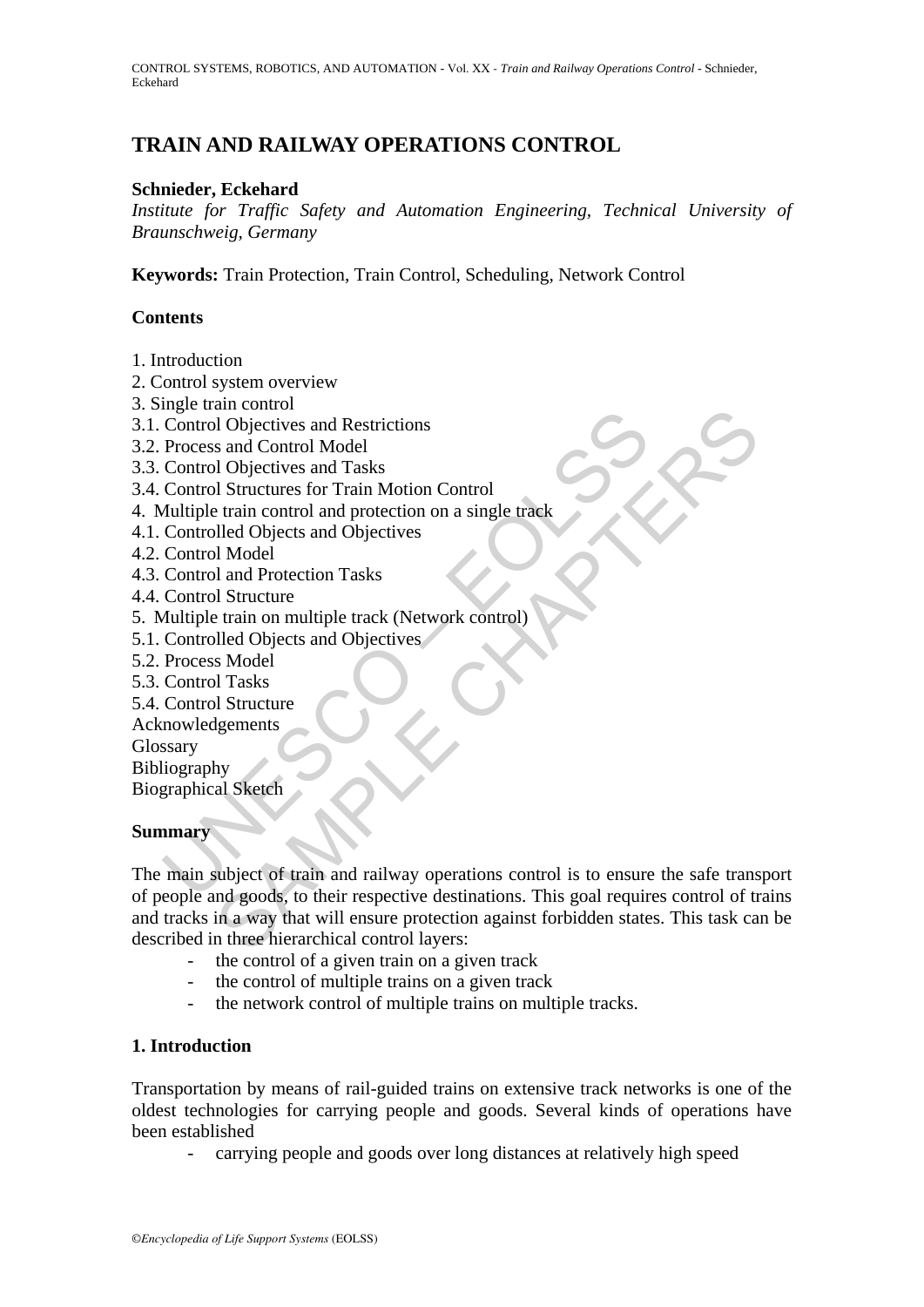- urban commuter links for rapid transit in densely populated areas
- suburban shuttle transportation for express trains (e.g., to link airport-city centre)

All over the world, transportation by means of guided trains offers a more or less efficient and economical mode of mass transportation. Its quantity can be characterized by several criteria, e.g., capacity, average travel speed, maximum operating speed, average individual passenger departure delay, average departure frequency, scheduled travel time, minimum operational headway time, etc. Table 1 comprises some characteristic values of train transportation for different geographical regions.

Besides these operational measures, some others can be considered

- as measures of safety i.e., absolute or related number of fatalities and injured persons in railway accidents,
- as measures of modal split or market share, i.e., the percentage of passenger or freight
- transportation volume by railways in comparison to other modes such as vehicles, planes or ships, and in addition
- environmental measures like energy consumption, noise emission and pollution.
- Another important measure determines the spatial distribution of network infrastructure for railway service, such as length of tracks, number of track nodes or switches and number of scheduled stops at stations.

as measures of modal split or market share, i.e., the perce<br>or freight<br>transportation volume by railways in comparison to oth<br>vehicles, planes or ships, and in addition<br>environmental measures like energy consumption, no<br>po as measures of modal split or market share, i.e., the percentage of passe<br>or freight<br>or freight<br>or freight<br>or freight<br>or masporation volume by railways in comparison to other modes sucl<br>vanicles, planes or ships, and in ad Nowadays, economic and business aspects of railway operations have become more and more important, since railways have to operate as a provider of logistic services, and the financial support of governments keeps decreasing. Hence, for operating railways, one has to identify several interacting roles: the customer, for passenger or goods transportation services; the train service provider; the track network and maintenance provider; and the suppliers for the technical equipment of rolling stock, stations and infrastructure, operations control and maintenance.

In a similar review of the equipment that carries out the transportation process, one can distinguish between:

- rolling stock, i.e., the locomotives, the wagons or train compartments
- the track network with its single tracks, switches, passenger stations and shunting yards operation which, in general, serve the efficient and safe movement of trains for passenger and goods transfer.
- the operation (control, command and communication) that will be performed by humans and technical equipment according to more or less complex operational rules. Both fulfil the different functions of the railway operation control system, consisting of planning and scheduling, dispatching, supervision and optimisation, control and protection. To ensure wide spatial distribution of rolling stock over the track network, all necessary data must be acquired and distributed quickly and precisely. Hence the implementation of communication tasks plays an important role in railway operation control and essentially determines the performance quality of railway operation.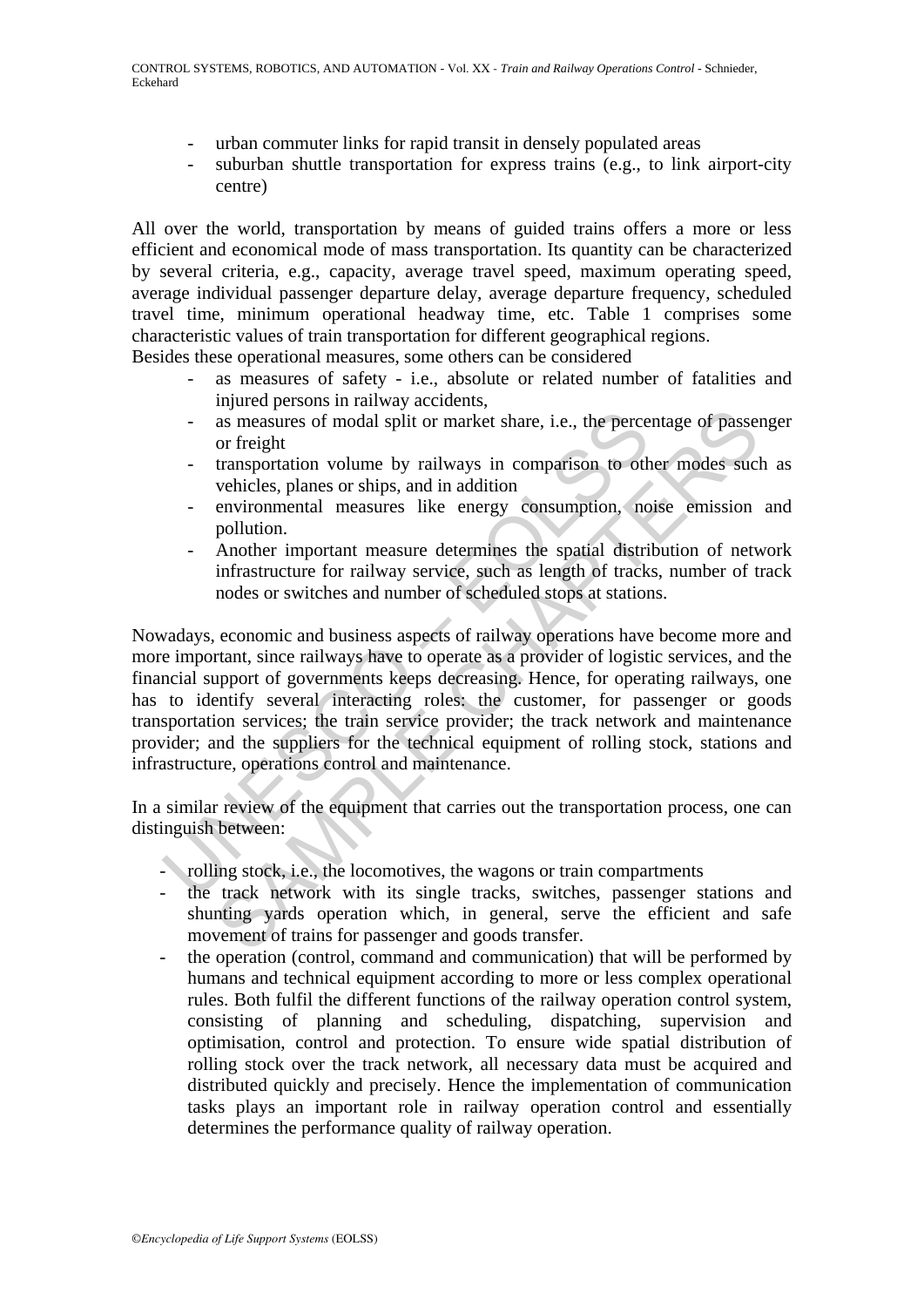|                                   |                                       |                 |                                        |                                       | Length of lines worked at end of the year |          |         |             |  |  |
|-----------------------------------|---------------------------------------|-----------------|----------------------------------------|---------------------------------------|-------------------------------------------|----------|---------|-------------|--|--|
|                                   | Area of<br>country<br>km <sup>2</sup> | Popu-<br>lation | Population<br>density<br>Inhab./ $km2$ | Length<br>of roads<br>km<br>thousands |                                           | of which |         |             |  |  |
|                                   |                                       |                 |                                        |                                       | <b>broad</b>                              | standard | narrow  | electrified |  |  |
|                                   |                                       |                 |                                        |                                       |                                           |          |         | lines       |  |  |
|                                   | thousands                             | millions        |                                        |                                       | in kilometres                             |          |         |             |  |  |
| European Union                    | 3.238,0                               | 374,54          | 115,7                                  | 3.538,6                               | 22.657                                    | 129.684  | 3.052   | 68.925      |  |  |
| Western Europe                    | 3.666,3                               | 386,07          | 105,3                                  | 3.700,6                               | 22.657                                    | 136.771  | 3.126   | 74.528      |  |  |
| <b>Eastern and Central Europe</b> | 1.167,4                               | 122,51          | 104,9                                  | 599,3                                 | 822                                       | 67.176   | 2.087   | 29.263      |  |  |
| <b>Baltic States</b>              | 1.020,2                               | 71,95           | 70,5                                   | 367,9                                 | 33.809                                    | 116      | 712     | 10.328      |  |  |
| <b>Total Europe</b>               | 6.633,4                               | 643,98          | 97,1                                   | 4.728,7                               | 57.288                                    | 212.670  | 5.925   | 115.825     |  |  |
| <b>Middle East</b>                | 4.536,6                               | 129,64          | 522,0                                  | 435,5                                 | 94                                        | 12.057   | 293     | 149         |  |  |
| Africa                            | 18.886,8                              | 579,12          | 937,6                                  | 1.480,0                               |                                           | 11.301   | 51.527  | 12.702      |  |  |
| South East Asia                   | 14.855,1                              | 2.621,71        | 2.253,4                                | 6.518,5                               | 43.088                                    | 62.379   | 39.603  | 39.455      |  |  |
| America South                     | 2.042,1                               | 39,62           | 38,9                                   | 152,6                                 |                                           | 1.506    | 133     |             |  |  |
| America North                     | 19.348,7                              | 300,86          | 19.649,6                               | 7.209,5                               |                                           | 246.341  |         |             |  |  |
| <b>GUS</b>                        | 23.003,4                              | 231,38          | 495,8                                  | 910,5                                 | 111.859                                   | 128      | 1.677   | 47.704      |  |  |
| Australia and New Zealand         | 8.011,8                               | 22,51           | 16,3                                   | 1.005,2                               |                                           | 132      | 13.277  | 2.390       |  |  |
| TOTAL WORLD                       |                                       |                 |                                        |                                       | 212.329                                   | 546.514  | 112.435 | 218.225     |  |  |
|                                   |                                       |                 |                                        |                                       |                                           |          |         |             |  |  |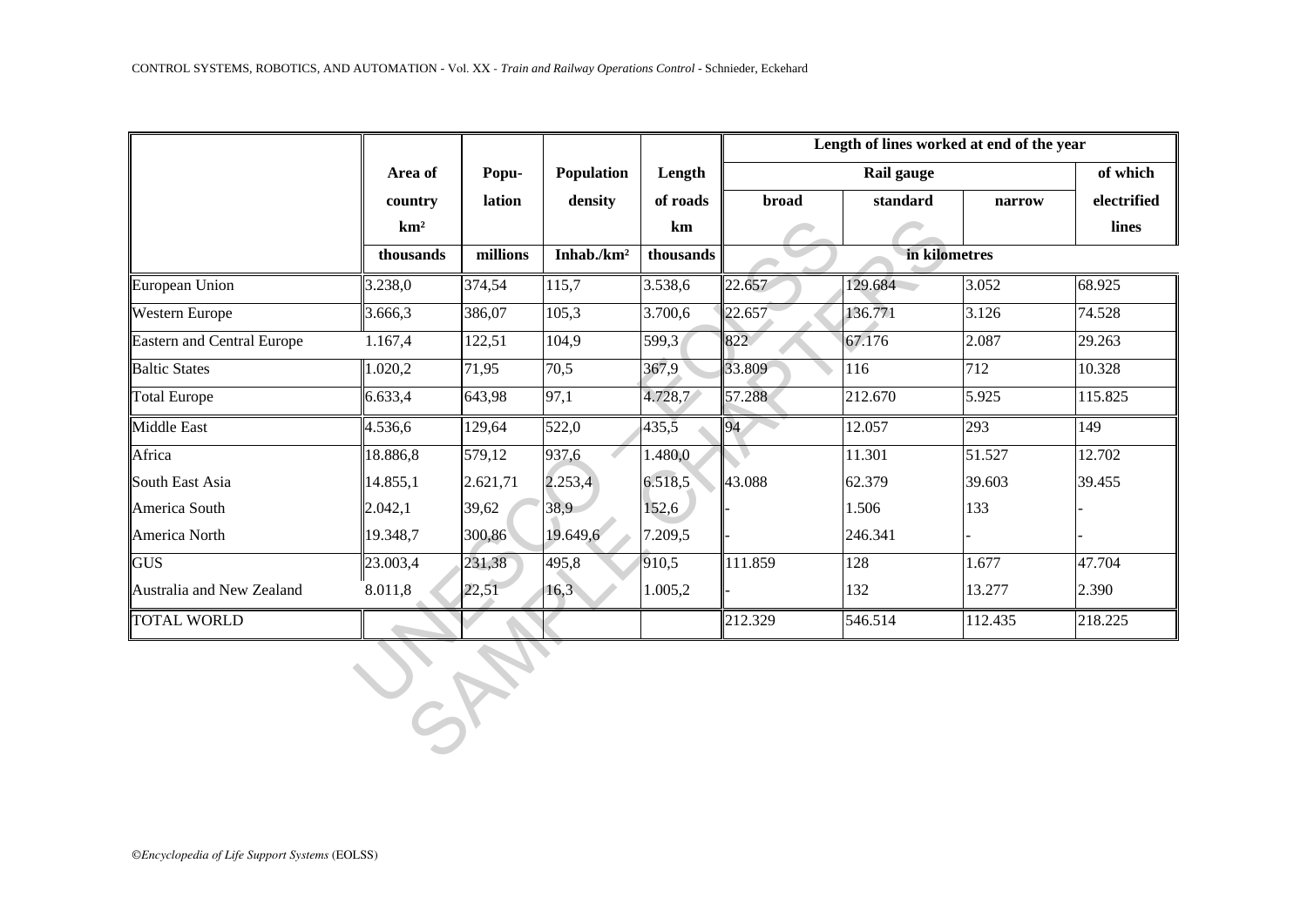|                                   |                    | Stock at end of the year |                     |                  |           |                           |  |  |
|-----------------------------------|--------------------|--------------------------|---------------------|------------------|-----------|---------------------------|--|--|
|                                   | <b>Locomotives</b> |                          |                     | <b>Carriages</b> | Average   | $\frac{0}{0}$<br>98<br>97 |  |  |
|                                   | (including         |                          | railcars            | Railway's        | staff     |                           |  |  |
|                                   | <b>Light Rail</b>  | <b>Railcars</b>          | and railcar         | own              | strength  |                           |  |  |
|                                   | Motortractors)     |                          | trailers            | wagons           | thousands |                           |  |  |
| European Union                    | 18.759             | 8.380                    | 65.218              | 354.541          | 757,9     | $-4,0$                    |  |  |
| Western Europe                    | 20.443             | 8.762                    | 70.234              | 371.186          | 800,9     | $-3,9$                    |  |  |
| <b>Eastern and Central Europe</b> | 14.710             | 3.329                    | 31.181              | 394.625          | 610,2     | 12,6                      |  |  |
| <b>Baltic States</b>              | 6.005              | 2.352                    | 2.278               | 222.027          | 510,8     | $-0,8$                    |  |  |
| <b>Total Europe</b>               | 41.862             | 14.593                   | 105.117             | 1.004.827        | 1.963,7   | $-6,1$                    |  |  |
| Middle East                       | 1.071              | 26                       | 2.244               | 36.132           | 53,0      |                           |  |  |
| Africa                            | 2.623              | 120                      | 9.799               | 73.823           | 207,7     |                           |  |  |
| South East Asia                   | 29.962             | 543                      | 103.198             | 724.158          | 3.497,4   |                           |  |  |
| America South                     | 56                 |                          | 143                 | 2.183            | 2,0       | $-10,9$                   |  |  |
| America North                     | 20.700             |                          | 1.675               | 575.604          | 202,7     | 4,2                       |  |  |
| <b>GUS</b>                        | 4.475              | 8.136                    | $50.\overline{249}$ | 765.243          | 1.584,9   |                           |  |  |
| Australia and New Zealand         | 539                | 126                      | 942                 | 18.234           | 19,4      | $-5,4$                    |  |  |
| <b>TOTAL WORLD</b>                | 101.288            | 23.544                   | 273.367             | 3.200.204        | 7.530,8   |                           |  |  |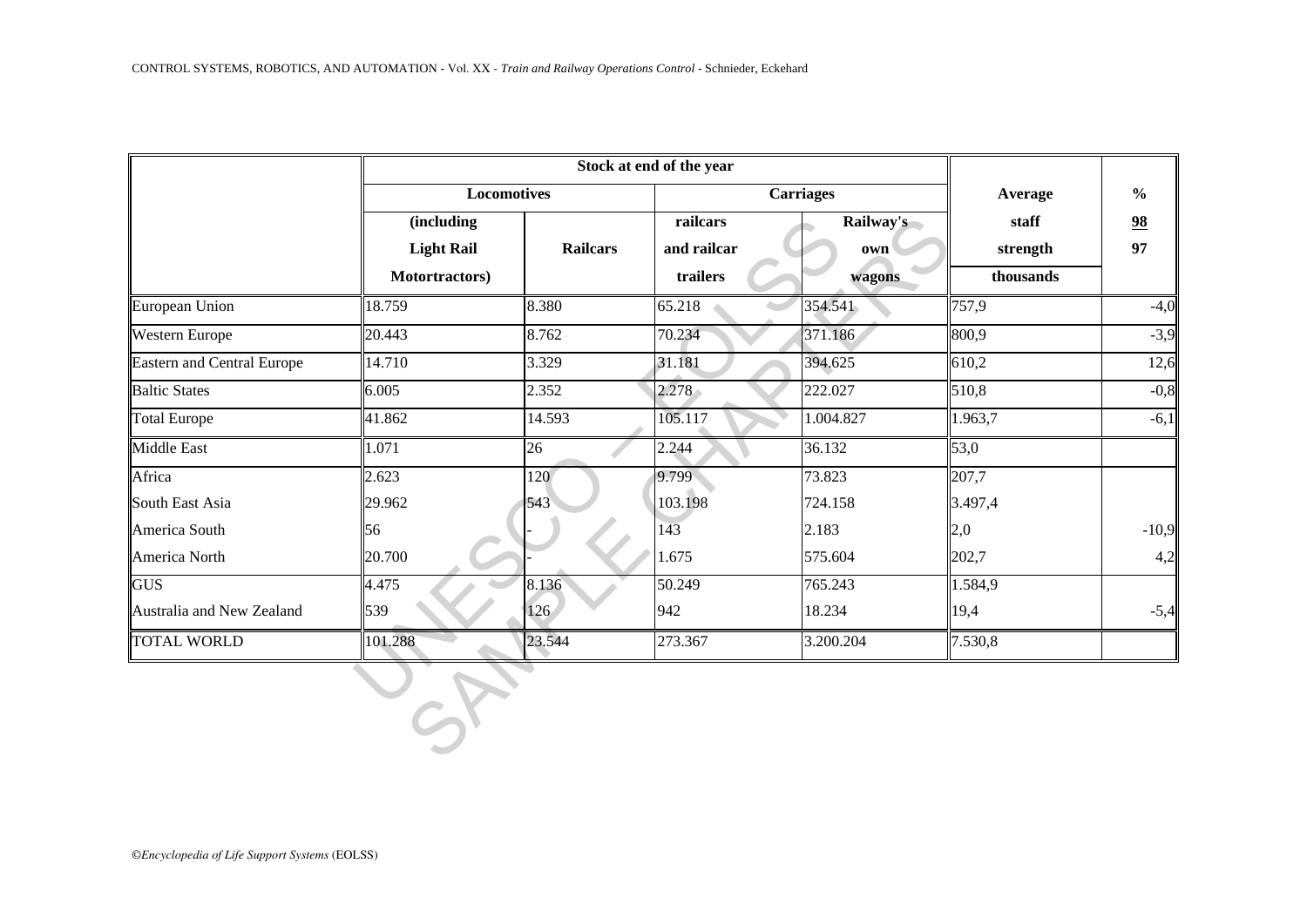|                                   | <b>Train performance</b> |                    | Revenue rail traffic         |                     |                         |                     |                        |                     |                    |                     |
|-----------------------------------|--------------------------|--------------------|------------------------------|---------------------|-------------------------|---------------------|------------------------|---------------------|--------------------|---------------------|
|                                   | Train-                   | <b>Gross train</b> | Passenger                    |                     |                         |                     | Freight                |                     |                    |                     |
|                                   | kilometers               | ton-<br>kilometers | <b>Passengers</b><br>carried | $\frac{0}{0}$<br>98 | Passenger<br>kilometers | $\frac{0}{0}$<br>98 | <b>Tons</b><br>carried | $\frac{0}{0}$<br>98 | Ton-<br>kilometers | $\frac{0}{0}$<br>98 |
|                                   |                          |                    |                              |                     |                         |                     |                        |                     |                    |                     |
|                                   | millions                 |                    | millions                     | 97                  | millions                | 97                  | millions               | 97                  | millions           | 97                  |
| European Union                    | 2.569,8                  | 925.909            | 5.151,9                      |                     | 1,1278.866              |                     | 1,1910,9               |                     | 1,1 235.466        | 1,5                 |
| Western Europe                    | 2.738,9                  | 995.224            | 5.483,3                      |                     | 1,1 294.359             |                     | 1,1989,2               |                     | $1,2$ 247.570      | 1,7                 |
| <b>Eastern and Central Europe</b> | 788,4                    | 406.630            | 962,9                        |                     | $-8,8$ 59.101           |                     | $-5,5$ 541,8           |                     | $-8,6$ 130.595     | $-9,7$              |
| <b>Baltic States</b>              | 345,9                    | 505.205            | 761,6                        |                     | $-1,465.872$            |                     | $-6,5$ 534,8           |                     | $-1,6$ 218.761     | $-1,1$              |
| <b>Total Europe</b>               | 3.917,5                  | 1.930.767          | 7.317,5                      |                     | $-0,6$ 425.492          |                     | $-1,0$ 2.081,4         |                     | $-2,3$ 605.211     | $-2,2$              |
| Middle East                       | 9,6                      | 38.256             | 16,0                         |                     | 7.031                   |                     | 42,8                   |                     | 17.392             |                     |
| Africa                            | 128,8                    | 34.935             | 1.899,2                      |                     | 84.629                  |                     | 84,1                   |                     | 127.017            |                     |
| South East Asia                   | 2.744,4                  | 3.479.864          | 14.914,6                     |                     | 1.050.647               |                     | 2.054,3                |                     | 1.553.986          |                     |
| America South                     | $-10,9$                  | 3.479.864          | 0.9 <sup>2</sup>             | $-21,9$ 127         |                         | $-20,2$ 2,0         |                        |                     | 9,3 599            | 13,5                |
| America North                     | 817,3                    | 3.830.010          | $24.9^{\circ}$               |                     | 2,0 9.938               |                     | $-0,1$   1.495,6       |                     | 4,0 2.010.027      | 2,1                 |
| <b>GUS</b>                        | 1.195,8                  | 2.407.215          | 808,7                        |                     | 113.082                 |                     | 1.065,4                |                     | 1.037.111          |                     |
| Australia and New Zealand         | 17,7                     | 69.123             | 53,4                         |                     | $0,5$ 1.114             |                     | 1,8 121,9              |                     | 32,9 33.624        | 27,2                |
| <b>TOTAL WORLD</b>                | 8.836,1                  | 11.791.130         | 25.035,2                     |                     | 1.692.059               |                     | 6.947,5                |                     | 5.384.967          |                     |